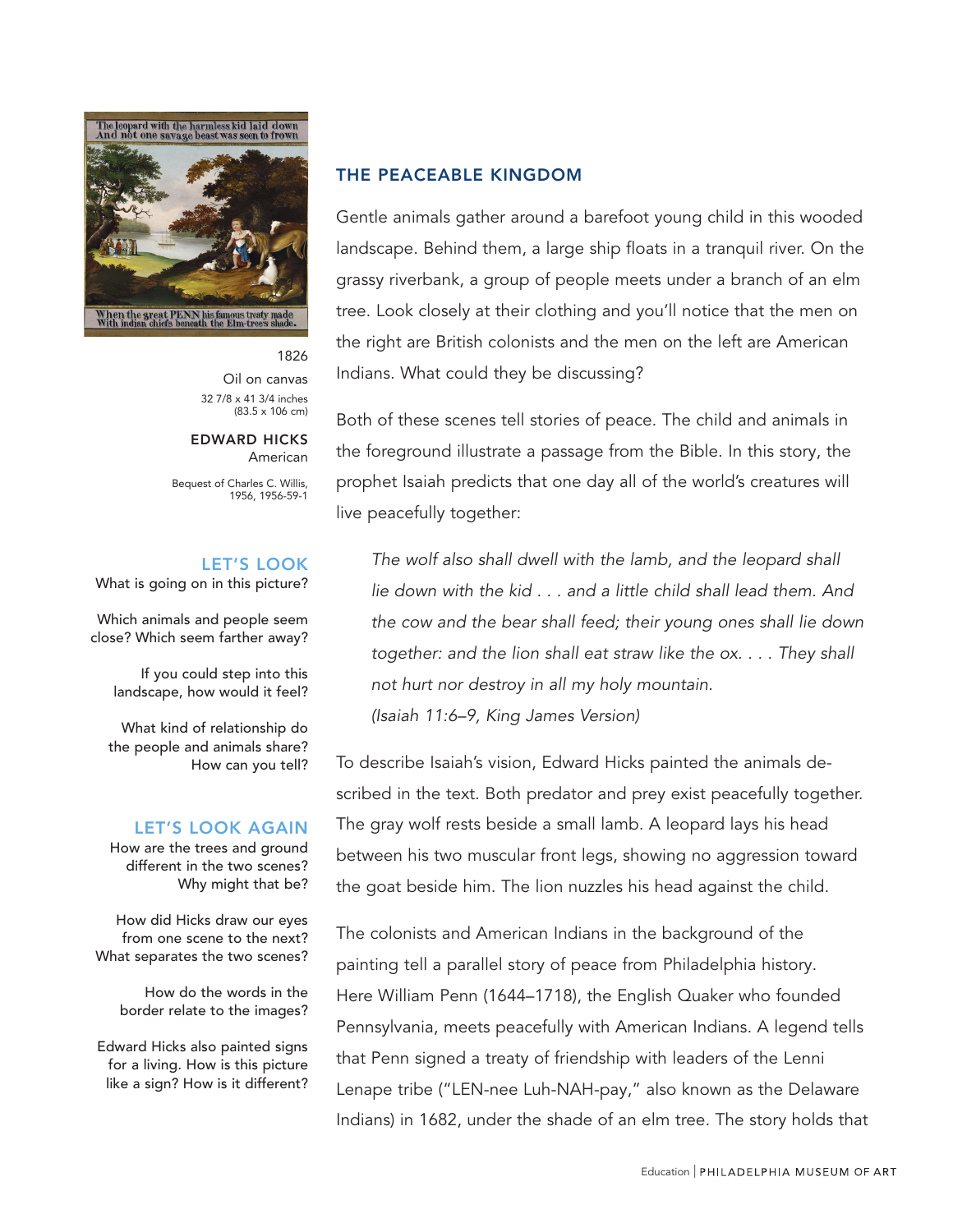Penn proclaimed:

We meet on the broad pathway of good faith and good-will; no advantage shall be taken on either side, but all shall be openness and love.

William Penn and the Lenni Lenape tribe agreed to coexist peacefully. Hicks, a fellow Quaker, painted this picture almost one hundred and fifty years after the event occurred. However, the story of the harmonious relationship between Penn and the tribe continued to inspire him.

Hicks linked the stories together with words in the decorative border around the painting. Three of the sides paraphrase the Bible verse and the fourth refers to the treaty. Hicks wanted to show that peace could be achieved, even in a world filled with conflict. By reminding viewers of Isaiah's vision and the treaty between William Penn and the Lenni Lenape, Hicks implied that all adversaries can find reconciliation.

# ABOUT THIS ARTIST

A native of Bucks County, Pennsylvania, Edward Hicks (1780–1849) learned to paint as an adolescent when he was apprenticed to a coach maker. In 1803, he married Sarah Worstall, with whom he had three children. Hicks supported the family through his business painting signs, coaches, houses, and furniture.

In the early 1800s, Hicks became a minister with the Religious Society of Friends, a prominent group in Philadelphia's early history whose presence remains strong today. During Hicks's lifetime, many members of this Christian denomination, known as Friends or Quakers, believed in living a simple life



Edward Hicks was born and lived all of his life in Bucks County, Pennsylvania, right outside Philadelphia. This map also shows other counties near Philadelphia.

and considered ornamental painting to be inappropriate. This religious belief presented a problem for Hicks, whose livelihood depended on decorative painting. As a solution, he focused on painting signs for shops and other buildings. Hicks thought this kind of painting was acceptable because it served a function and featured rather plain decoration.

Hicks also continued to paint canvases with religious themes such as The Peaceable Kingdom, which reflected his spiritual devotion. As a Quaker, he believed in promoting peace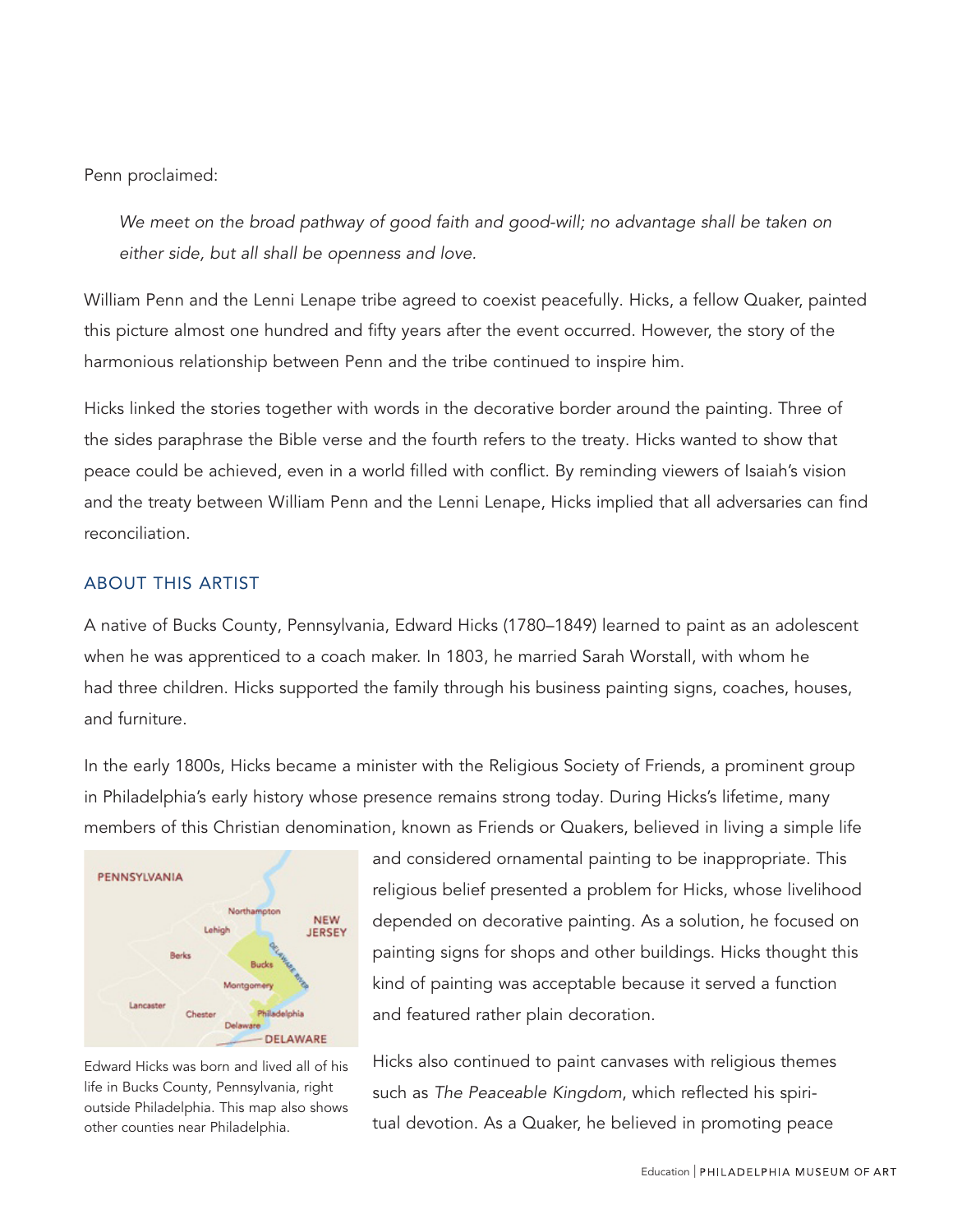throughout the world and therefore felt a special connection to the Biblical prophet Isaiah's vision of peace and William Penn's treaty with the Lenni Lenape. Hicks painted over sixty paintings with this theme of a "peaceable kingdom." He felt it was wrong to earn money by selling these pictures, so he gave them away as gifts to friends and family members. These paintings continue to represent an enduring hope for peace today.

# SAME STORIES, DIFFERENT ARTISTS

The stories of William Penn's treaty and Isaiah's prophecy inspired artists before and after Hicks painted The Peaceable Kingdom. Benjamin West, an American-born artist who lived most of his life in London, depicted the signing of the treaty in a large painting in 1771. West's image became well-known through widely distributed printed reproductions. Hicks based his figures of Penn and the Lenni Lenape on a print of West's painting, similar to John Hall's engraving seen here. What similarities and differences can you find between the print and Hicks's painting?

Over a hundred years after Hicks painted The Peaceable Kingdom, Horace Pippin, an African American artist from West Chester, Pennsylvania, created several pictures about Isaiah's prophecy, including Holy Mountain III (use Google image searches or ARTstor\* to view this painting). Similar to Hicks, Pippin painted a peaceful scene of



*William Penn's Treaty with the Indians* 1775 Engraving Image: 24 7/16 x 19 1/16 inches

JOHN HALL British

(62.1 x 48.4 cm)

Gift of Henry Goddard Leach, 1939, 1939-34-1

animals and humans in the foreground. However, the background features violent images, such as a figure hanging by his neck, airplanes dropping bombs and crosses marking gravestones, and military figures and a tank. These images speak to Pippin's experience as a soldier in World War I (1914–18) and to the extreme racial violence against African Americans in the United States at that time. How else are Pippin's and Hicks's paintings similar and different?

\*ARTstor is an online image database with high-resolution images of works of art. Educators may register for a free subscription at the Philadelphia Museum of Art's Wachovia Education Resource Center.

### CONNECT AND COMPARE

• How were the Europeans' and the Lenni Lenape's concepts of land ownership different? How might